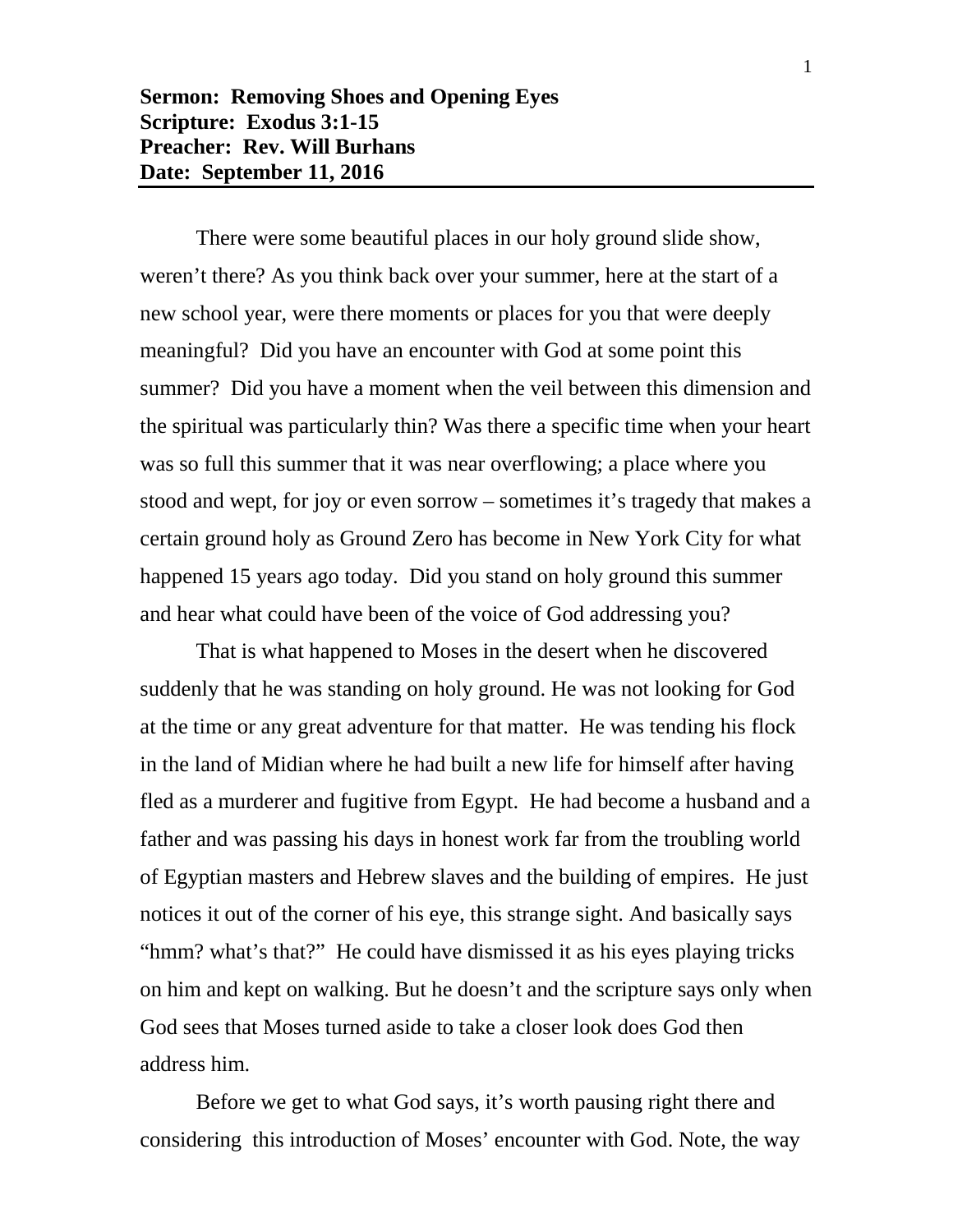it happens was not a bang but more like a whimper! It could have been a volcanic eruption or a bone-rattling earthquake in which God appeared. But instead, it was an oddity, a curious kink in the everyday-ness of the desert that didn't quite fit. A bush was burning but not consumed, Moses noticed… he wasn't terrified by it nor did he enter into some ecstatic trance at the encounter, he just *noticed* it.

This is one of the remarkable things that the Hebrew scriptures teach us about God, this Source of All, that God expresses Himself, Herself, Godself in self-restraint, subtlety and hiddenness, even. In relation to us humans, God lures and woos and at times even begs. God does not dominate, rape and overwhelm, rather calls to us and often subtly enough that if we are not paying attention, we could miss it altogether.

This is not Zeus, this God we Jews, Christians and Muslims believe in. The feminist theologian Maggie Ross says "This is no Zeus-like puppet master god who solves all our problems by intervening but a humble kenotic (self-emptying) God, the One who will not intervene willy nilly in our lives but co-creates with us only as we allow or invite. Such a God infuses, supports and enhances our life without making us object." This is the I-Thou relationship that the famous Jewish theologian Martin Buber refers to. God does not treat us as an It but soul to soul, I to Thou and Thou to I. And expects the same of us. As God does not use us without our consent, we are not to use God for our purposes either, nor are we to use one another but our relationships to God and neighbor and even enemy are to involve the deepest respect for human dignity and the soul.

So God does not demand attention from Moses with all God's divine power but rather whispers to him from a bush. And Moses turns to see this curiosity. Only THEN does God address him.

"Moses, Moses." That's the way God initiates this encounter. He uses his name. It happens throughout scripture. Do you remember one of the first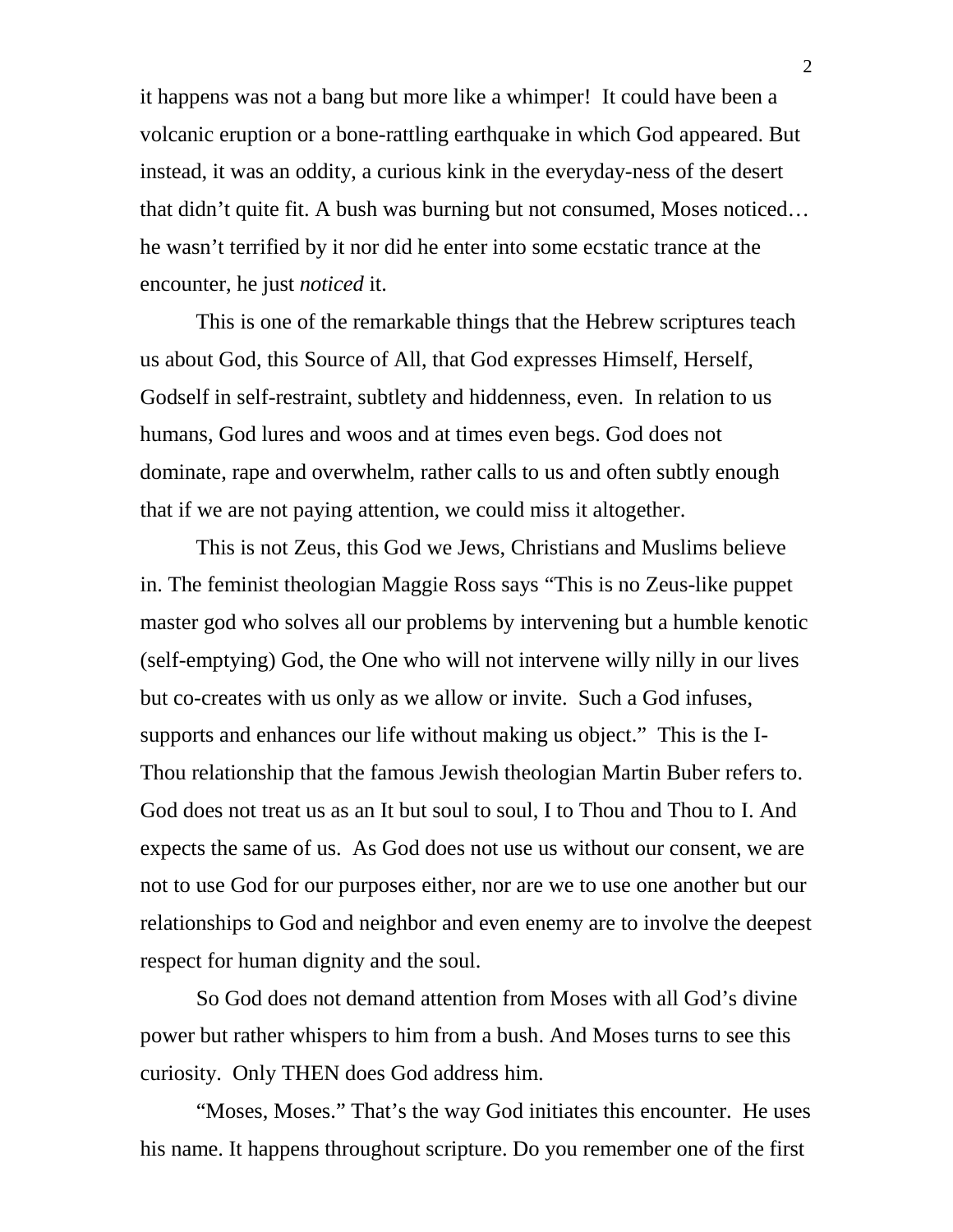words we hear Jesus say in the Gospel of John at his resurrection? When Mary sees him near the empty tomb? Jesus says "Mary, Mary." And the Apostle Paul whose Roman name was Saul. He encounters the risen Christ and the first words that Jesus speaks? "Saul, Saul." It's the way an encounter with God occurs – God knows us, God knows our names and calls to us, personally, intimately. Not "hey you! C'mon over here! Whaz your name?" No, God says "Moses, Mary, Saul, Penny, Andy, Christine, David, Will." God to you. You to God. Jesus' parable of the lost sheep demonstrates it again, there's not a single one of us so lost or unknown to God that we are forsaken, we are known by name, the hairs on our head counted.

"Moses, Moses." And then once addressed, God makes a request of Moses. First a little request – "take off your shoes, Moses, for you are standing on holy ground." And Moses removes his shoes. When I first watched the video our feet standing on holy ground I have to say I was very moved by it. I asked Sarah, "was that just me or did you feel emotional watching that" and Sarah said "that was just you, Will." But there was something about it that I found very poignant and moving all these feet in their special places over the summer. I think it had to do with the vulnerability offered, soft bare, sometimes dirty, probably smelly feet standing on holy ground. This is true of an encounter with holiness, it doesn't require our strength and might and brilliance so much as it requires our humility and vulnerability. "Take off your shoes, Moses, you are standing on holy ground."

That's the first request that comes after his name has been uttered and then the game changer. "I have heard the misery of my people enslaved in Egypt and have come to deliver them… actually," God says, "I am sending YOU to deliver them out of Egypt." Moses' response to God, as I see it, forever gives us permission to come up against God and argue with God.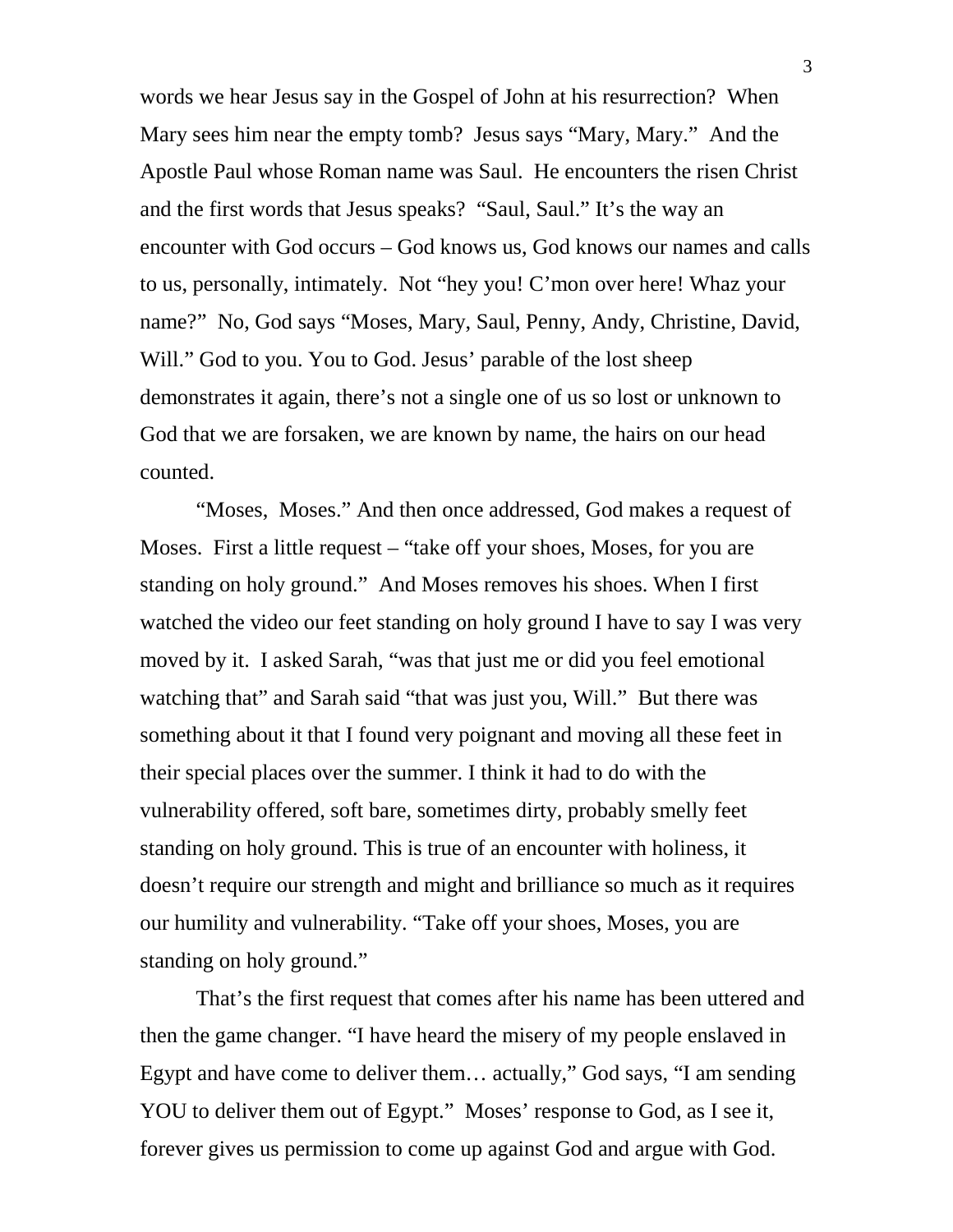Moses responds with about 5 excuses for why it's a really bad idea for him to go to Egypt –I don't know your name, they won't believe me, I don't want to, I can't do public speaking, and finally please send someone else – but patiently God responds to each of Moses' concerns and convinces him to go. God does not insist or compel or threaten Moses, God patiently works to simply convince him. And Moses goes.

This reveals another central Judeo-Christian understanding of God, that God doesn't meet us so that we can have a really cool spiritual experience, and bliss out on Divine energy, God encounters us in order to send us forth to serve.

"Moses go tell Pharaoh to let my people go."

"Mary, go to my disciples and tell them I have risen."

"Saul, go into Damascus and there you will be told what to do."

"Peter, love my sheep."

In every encounter with God there comes a mission. That's how we come to know God in going forth to serve in love. This is why as a church we do outreach and mission. Yes we come together to worship and to learn and grow together in our faith and to be nurturing community but if we are to be an authentic Christian community in relationship with God then we must go forth as well.

And where are we called to go? Actually not to some heavenly realm of eternal happiness. Rather an encounter with the invisible God leads us to a deeper and more love-filled encounter with the immediate material world. After the burning bush moment, Moses doesn't build a temple and enter into 24-7 prayer, he beats a path to a super-power Pharaoh to whom everyone was pledging their allegiance and he pledges his allegiance to God and God's realm! Moses calls Pharoah out for the oppression and injustices of his kingdom and then takes away Pharaoh's slaves. Moses doesn't get lighter and purer through his encounter with God but bloodier and muddier